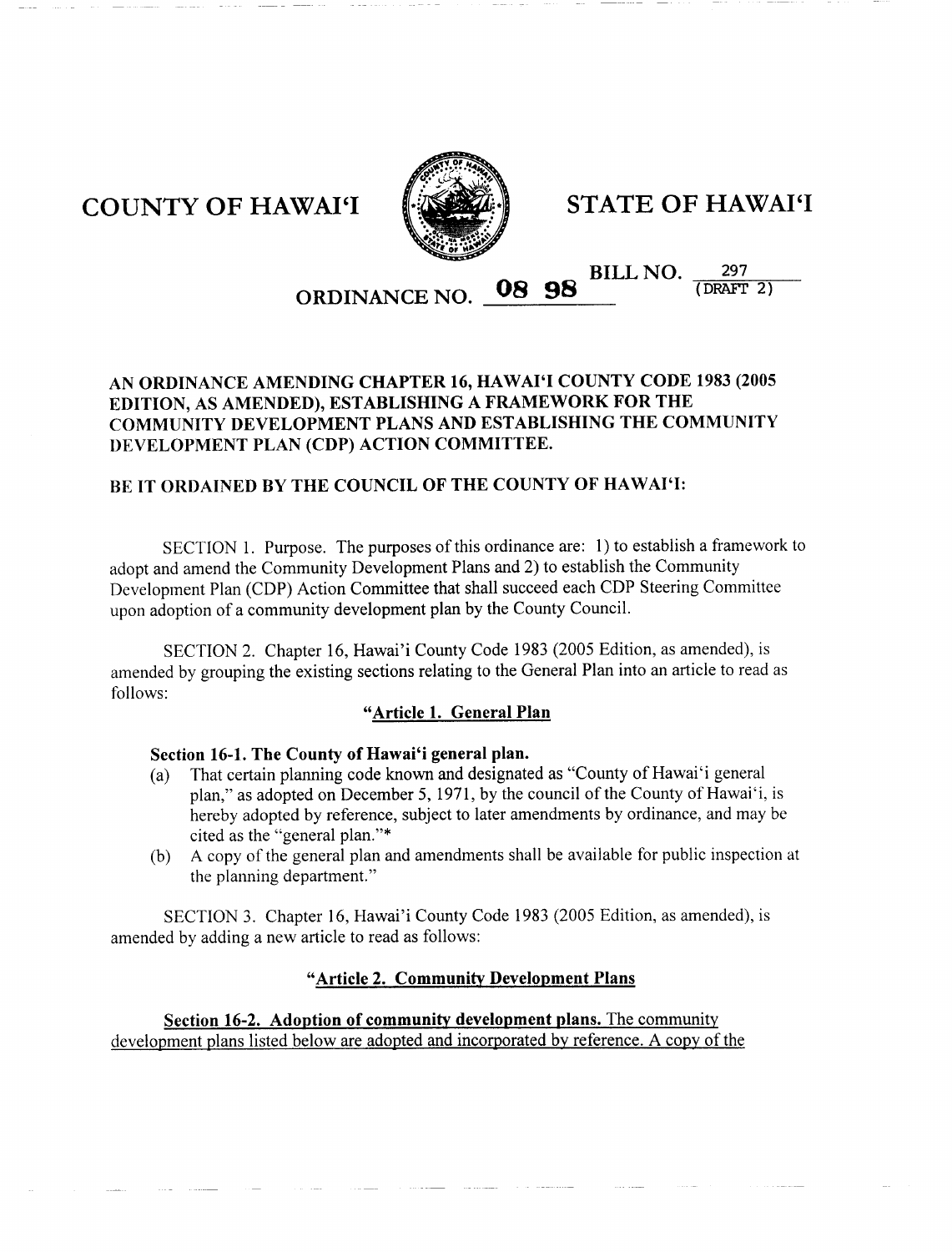plans and amendments shall be available for public inspection at the planning department

Section 16-3. Review and amendment. A comprehensive review of the community development plans shall commence within ten (10) years from the date of adoption."

SECTION 4. Chapter 16, Hawai'i County Code 1983 (2005 Edition, as amended), is amended by adding a new article called "CDP Action Committee" to read as follows:

## "Article 3. CDP Action Committees

## Section 16-4 CDP Action Committees.

- (a) A Community Development Plan (CDP) Action Committee shall succeed each CDP Steering Committee upon adoption of a community development plan
- each CDP Steering Committee upon adoption of a com-<br>plan.<br>The purpose of the CDP Action Committee is to be a pi<br>based steward of the plan's implementation and update.<br>The Planning Department shall administer the CDP Ac The purpose of the CDP Action Committee is to be a proactive, community- $(b)$
- $(c)$ The Planning Department shall administer the CDP Action Committees and be responsible for developing a selection process for committee members and establishing rules of procedure, as needed.

## Section 16-5. Membership and tenure.

- The CDP Action Committee shall consist of 9 (nine) members. All members  $(a)$ shall have a primary residence in the area covered by the CDP. The members shall be appointed by the Mayor and approved by the County Council. Prior service as a member of a CDP steering committee shall not disqualify an individual from serving on the CDP Action Committee
- The members shall serve staggered terms of four years. Upon the initial  $(b)$ appointment of the committee, three members shall serve for a term of two years, three members for a term of three years, and three members for a term of four years. When the term of a member expires, the member shall continue to serve until a successor is appointed. Members whose terms expire may not be reappointed for at least two years, however, members appointed for one year or less may be reappointed for an additional term without the passage of two years' time.
- $(c)$  The membership should reflect a broad cross-section of the community. The community development plan may specify more detailed selection criteria consistent with this objective
- A chairperson shall be elected from its membership annually

(d) A chairperson shall be elected from its membership annually.<br>  $(e)$  Except as provided for in this section, the committee shall be governed by the County Charter, section 13-4.

a construction of the contractor of the contractor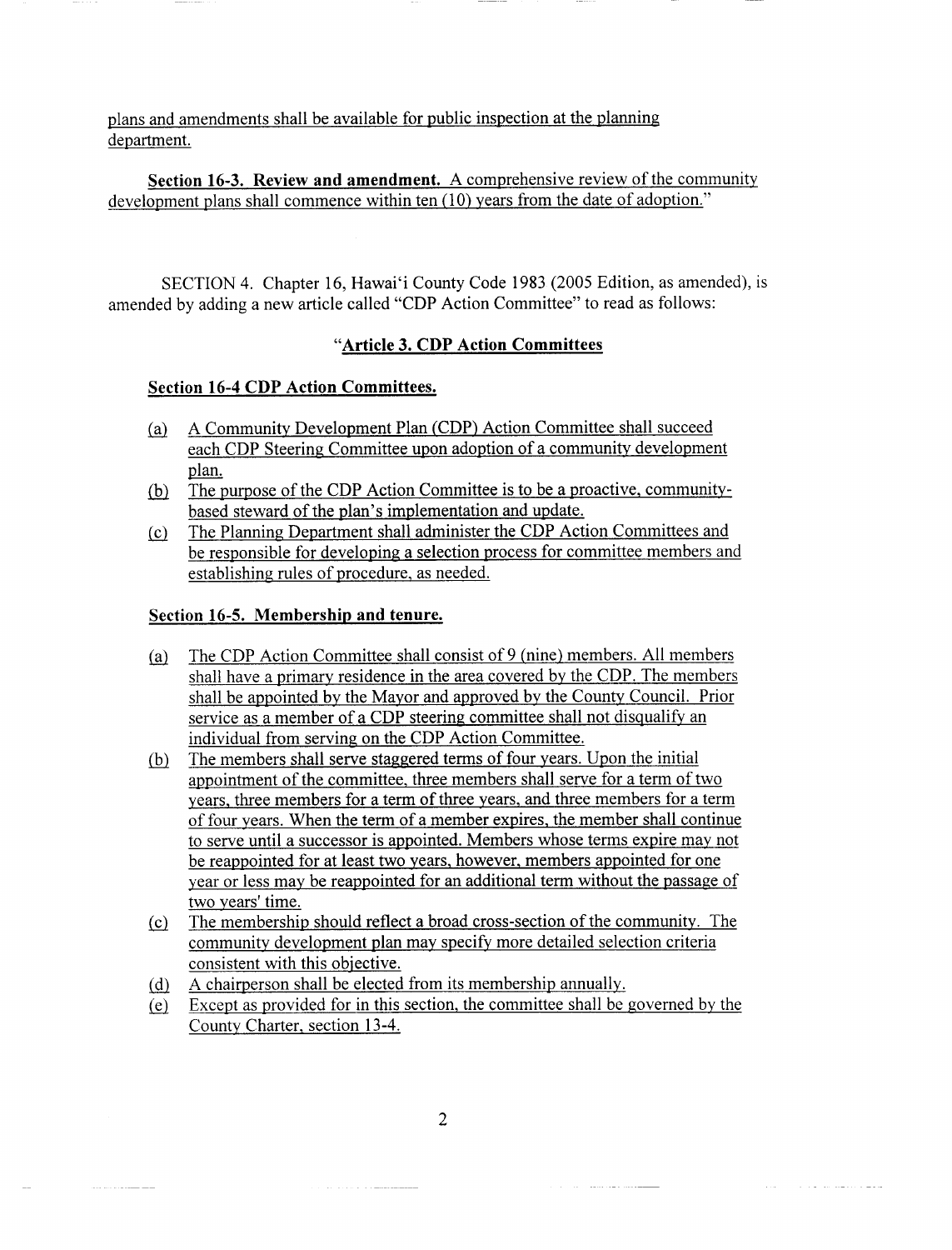# Section 16-6. Duties and responsibilities of the CDP action committees.

The duties and responsibilities of the committee are:

- Provide ongoing guidance and advocacy to advance implementation of the  $(1)$ CDP goals, objectives, policies, and actions;
- Broaden community awareness of the CDP and build partnerships, as  $(2)$ appropriate, with governmental and community-based organizations to implement CDP policies and actions
- Take into consideration state-wide objectives and legislation for long-term  $(3)$ and sustainable plans for the island as <sup>a</sup> whole
- Provide timely recommendations to the county on priorities relating to the  $(4)$ county operational budget and the CIP budget and program
- Receive briefings, as requested, from the planning department on pending  $(5)$ and approved permit applications involving property located within the planning area, and on other issues related to the CDP;
- and approved permit applications involving property located within the planning area, and on other issues related to the CDP;<br>Receive briefings from other county agencies, as requested, on priority<br>actions identified in th Receive briefings from other county agencies, as requested, on priority  $(6)$ actions identified in the CDP, which briefings may be integrated and of action
- Monitor the progress and effectiveness of the CDP including the need for  $(7)$ CDP revisions based on emerging statewide plans, new technologies, innovative ideas, or changing conditions;
- Review and make recommendations on interim amendments to the CDP  $(8)$
- Serve as the steering committee, as set forth in the General Plan, in any  $(9)$ comprehensive update of the CDP
- Provide recommendations to amend the General Plan; and
- $110$  Provide recommendations to amend the General Plan; and<br>  $111$  Carry out other duties specified in the CDP and/or in agreement with the Planning Department."

SECTION 5. Material to be repealed is bracketed and stricken. New material is underscored. In printing this ordinance, the brackets, bracketed material, and underscoring need not be included

SECTION 6. If any provision of this ordinance or the application thereof to any person or circumstance, is held invalid, such invalidity shall not affect other provisions or applications of the ordinance that can be given effect without the invalid provision or application, and to this end, the provisions of this ordinance are declared to be severable.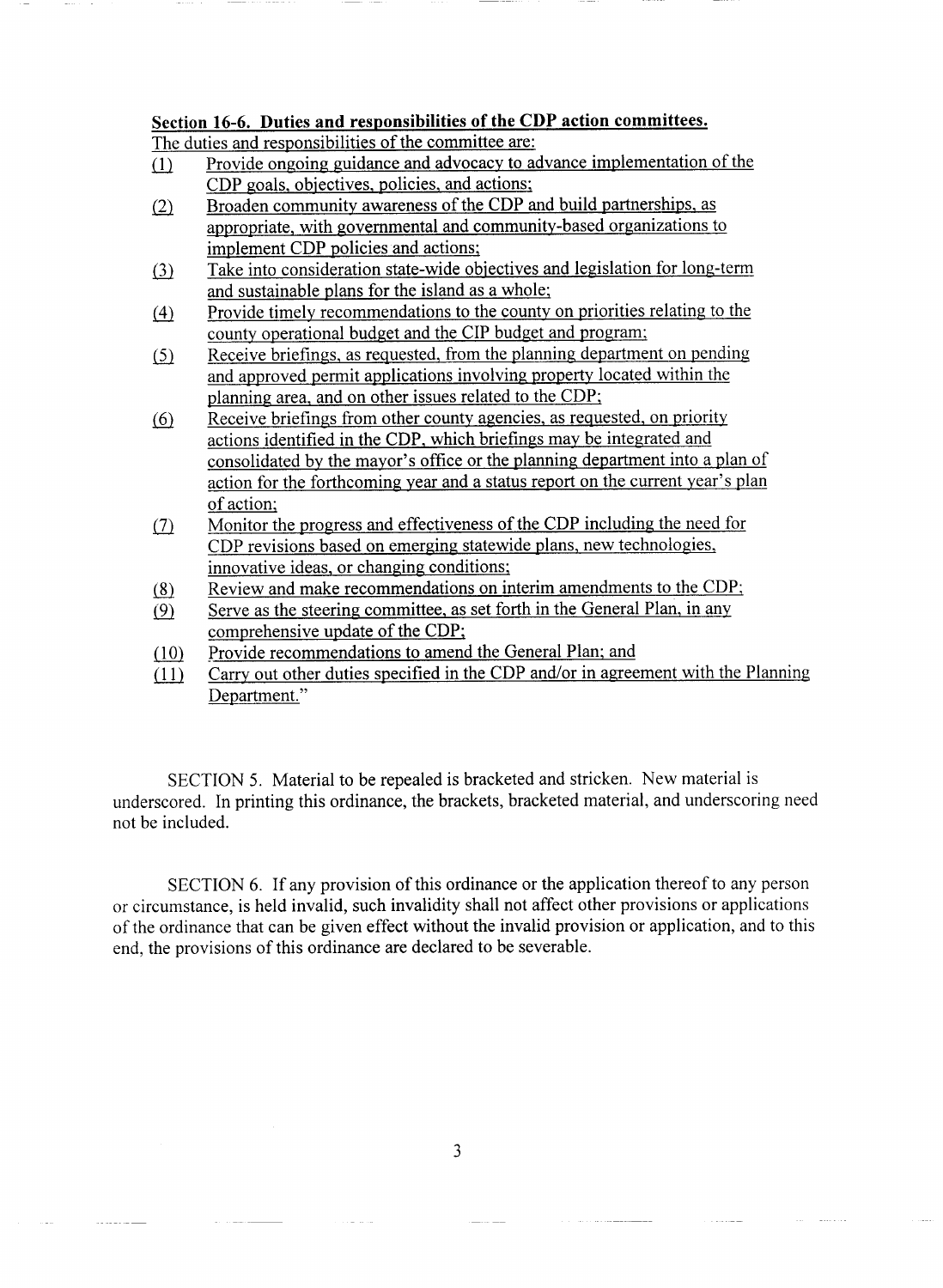SECTION 7. This ordinance shall take effect upon its approval.



REFERENCE: Comm. 1201.6